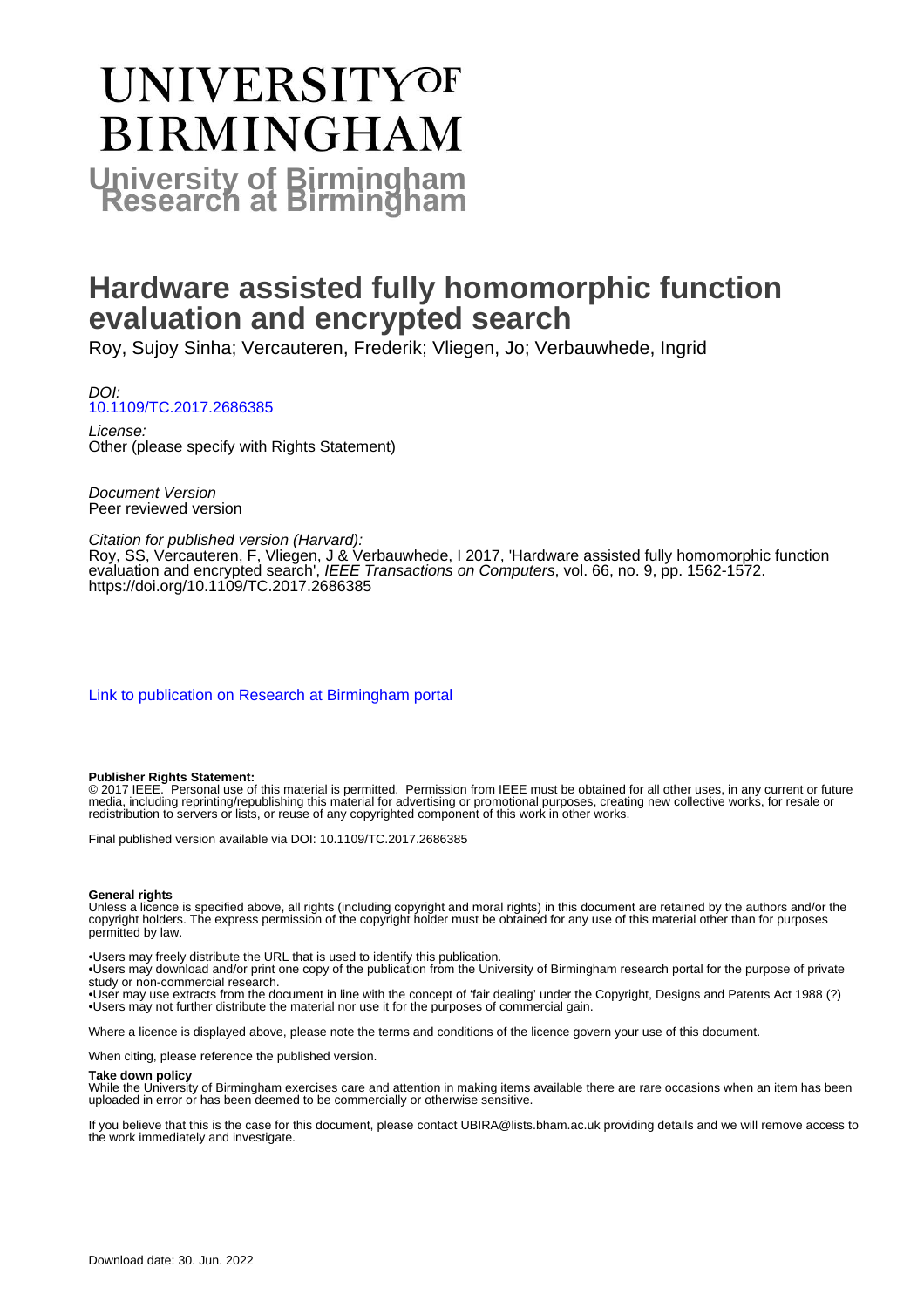## Hardware Assisted Fully Homomorphic Function Evaluation and Encrypted Search

Project Report

Sujoy Sinha Roy<sup>1</sup>, Frederik Vercauteren<sup>1,2</sup>, Jo Vliegen<sup>1</sup>, and Ingrid Verbauwhede<sup>1</sup> <sup>1</sup> ESAT/COSIC and iMinds, KU Leuven, Kasteelpark Arenberg 10, B-3001 Leuven-Heverlee, Belgium <sup>2</sup> Open Security Research, FangDa Building 704, Kejinan-12th, Nanshan, Shenzhen, 518000, China email: {firstname.lastname}@esat.kuleuven.be

#### **Abstract**

In this report we propose a scheme to perform homomorphic evaluations of arbitrary depth with the assistance of a special module *recryption box*. Existing somewhat homomorphic encryption schemes can only perform homomorphic operations until the noise in the ciphertexts reaches a critical bound depending on the parameters of the homomorphic encryption scheme. The classical approach of bootstrapping also allows for arbitrary depth evaluations, but has a detrimental impact on the size of the parameters, making the whole setup inefficient. We describe two different instantiations of our recryption box for assisting homomorphic evaluations of arbitrary depth. The recryption box refreshes the ciphertexts by lowering the inherent noise and can be used with any instantiation of the parameters, i.e. there is no minimum size unlike bootstrapping.

To demonstrate the practicality of the proposal, we design the recryption box on a Xilinx Virtex 6 FPGA board ML605 to support the FV somewhat homomorphic encryption scheme. The recryption box requires 0.43 ms to refresh one ciphertext. Further, we use this recryption box to boost the performance of encrypted search operation. On a 40 core Intel server, we can perform encrypted search in a table of  $2^{16}$  entries in around 20 seconds. This is roughly 20 times faster than the implementation without recryption box.

Keywords. Homomorphic encryption, FV, lattice-based cryptography, ring-LWE, polynomial multiplication, number theoretic transform, hardware implementation

#### I. INTRODUCTION

For many years the construction of a fully homomorphic encryption (FHE) scheme was an open problem in cryptography. FHE enables computations on encrypted data without the need for decryption and a practical realization of FHE would allow users to outsource computations to an untrusted cloud server. In 2009 Gentry [12] constructed the first fully homomorphic encryption (FHE) scheme by using ideal lattices. Gentry's FHE scheme uses a somewhat homomorphic encryption scheme (SHE) combined with a mechanism known as *bootstrapping*. An SHE scheme can be used to compute on the encrypted data, but each operation increases the noise inherent in the ciphertexts. Once the noise reaches a certain threshold that depends on the parameters of the scheme, decryption will fail. The bootstrapping operation is used to publicly "refresh" a noisy ciphertext and repeated application enables evaluations of arbitrary depth. However, bootstrapping is only possible if the parameters of the SHE are chosen large enough to accommodate for the bootstrapping operation, thereby also slowing down the actual function evaluation.

Though Gentry's scheme offered homomorphic function evaluation of any depth, the performance of the scheme is really impractical. Since 2010 many researchers have improved the performance of FHE [3], [4], [7], [26], [11], [13], [14], [18] by using the (ring) learning with errors (ring-LWE) problem or the NTRU problem. Though the performance of FHE schemes has improved orders of magnitude compared to Gentry's first FHE scheme, their practicality still remains rather low. The main problem is that the bootstrapping operation is tremendously slow, e.g. for [6] it takes 172 seconds on an Intel Core-i7 processor. Hence it is not yet possible to deploy FHE in cloud computations. Even somewhat homomorphic encryption schemes that can evaluate functions of small complexity take a large amount time. For e.g., evaluation of one SIMON-64/128 decryption on encrypted data takes more than an hour on a 4-core Intel Core-i7 processor [16].

Our solution is to bypass this costly bootstrapping operation using a third party *recryption box* that is instantiated in two different setups. In the first setup the recryption box uses a key switching technique that allows the cloud server to convert a ciphertext encrypted under user's public key into a ciphertext encrypted under box's public key. With this the box performs a decryption using its own private key and then a re-encryption using user's public key. Naturally the large noise in the encrypted data is eliminated. In the second setup a multiparty computation scheme is used: noisy ciphertexts are decrypted among multiple parties, and then reencrypted again. This re-encryption operation gives a freshly encrypted data with limited noise as the shared multiparty decryption operation removes the large noise inherent in the ciphertexts. During the execution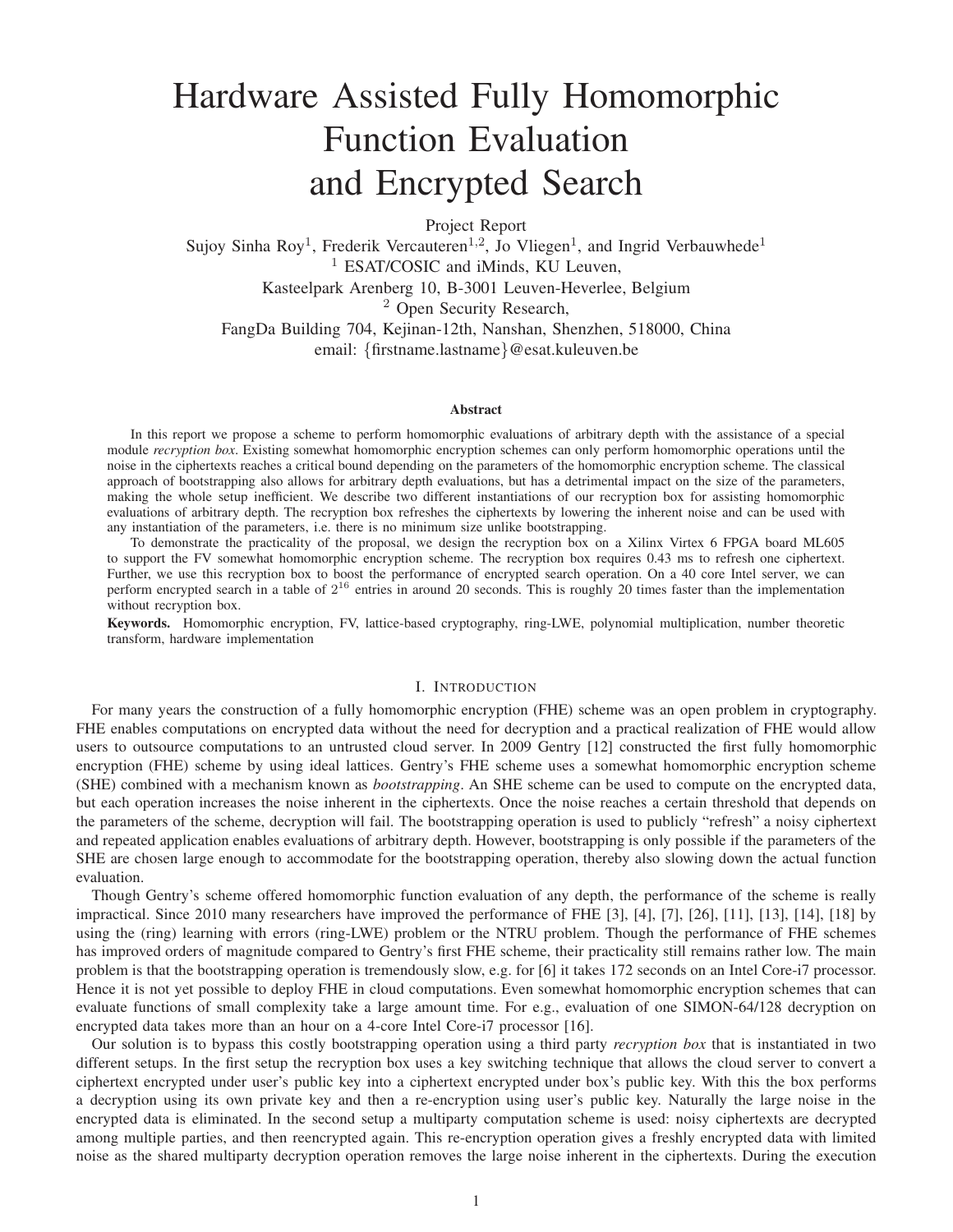of an application on encrypted data, the cloud performs the homomorphic operations, and then sends the dirty ciphertexts to the third party recryption box (or boxes). Although in this report we instantiate the recryption box on an FPGA, we note it is possible to implement it in a trusted execution environment or using specialized instructions such as SGX, assuming sufficient countermeasures are taken against physical attacks.

In the field of cryptographic implementations, hardware accelerators have been used to speedup cryptographic computations. Since the existing homomorphic schemes are very costly, several hardware architectures to speed up homomorphic evaluations have been proposed. In [10] an ASIC implementation of the Gentry-Halevi FHE scheme was presented. In a 90 nm CMOS technology, the FHE architecture computes encryption, decryption, and bootstrapping operations in 18.1ms, 16.1ms, and 3.1s respectively and consumes less than 30 million gates. The architecture uses a number theoretic transform (NTT) based million bit multiplier to speedup computation. We see that even with an ASIC architecture, the bootstrapping operation is quite slow. To accelerate SHE schemes, three different hardware accelerators [22], [20], [9] have appeared at CHES 2015. The accelerators use ring-LWE based SHE schemes and outperform their software counterparts by orders of magnitude; but still they take a reasonably large amount of time to evaluate functions of small complexity. The main problem is that, to support even a small multiplicative depth such as 9, the polynomial ring needs to have a degree 16,384 and a modulus size of 512 bit [20]. This makes the polynomial arithmetic costly. The size of the polynomial ring increases rapidly with the complexity of the function.

In this report we implement the recryption box on a Xilinx Virtex 6 FPGA board ML605. The board comes with a powerful FPGA and a high speed Gigabit Ethernet communication interface. The recryption box is connected to the cloud computer over the internet using the Ethernet interface. During a recryption operation, the cloud computer sends noisy (masked) encrypted data to the recryption box, which then returns refreshed encrypted data. To know the effect of the recryption box model on the run time, we have implemented *encrypted search* as the target application. In an encrypted search, clients send encrypted queries to the search engine, and the search engine returns encrypted results. Neither the search engine, nor the other parties come to know about the client's search queries. We show that with the usage of the recryption boxes we could reduce the encrypted search time by an order of magnitude.

The report is organized as follows. Section II provides the basic mathematical background of the LWE and ring-LWE problems, describes the FV somewhat homomorphic encryption scheme and the basic arithmetic operations. The next section describes the recryption box and its instantiations. In Section IV, an encrypted search algorithm is designed to benefit from the recryption box. Section V gives implementation details of the recryption box and describes the optimization techniques. Implementation results are provided in Section VI. The final section draws conclusions and discusses the possible future works in this direction.

#### II. BACKGROUND

In this section we present a brief mathematical overview of the learning with errors (LWE) problem, its ring version ring-LWE, and the FV somewhat homomorphic encryption scheme.

#### *A. The LWE and ring-LWE Problem*

The LWE problem was introduced by Regev [21] in 2005. Its hardness can be reduced to the hardness of classical problems on lattices and can be parametrized by the dimension n of the lattice, an integer modulus q and an error distribution, which is typically taken as a discrete Gaussian distribution  $\mathcal X$  over  $\mathbb Z$ .

The LWE problem is defined as follows. A secret vector s of dimension n is chosen uniformly in  $\mathbb{Z}_q^n$ . Then samples are produced by selecting uniform random vectors  $a_i$  and error terms  $e_i$  from the error distribution X and by computing  $b_i = \langle a_i, s \rangle + e_i \in \mathbb{Z}_q$ . The LWE distribution  $A_{s,x}$  over  $\mathbb{Z}_q^n \times \mathbb{Z}_q$  is defined as the set of tuples  $(a_i, b_i)$ . In the *decision LWE problem* the solver tries to distinguish with non-negligible advantage between the samples drawn from  $A_{s,x}$  and the same number of samples drawn uniformly from  $\mathbb{Z}_q^n \times \mathbb{Z}_q$ . In the *search LWE problem* the solver tries to compute s. The number of samples is restricted to a polynomial in  $n$  for both the decision and search versions of the LWE problem.

The ring-LWE problem is a ring based version of the LWE problem and was introduced by Lyubashevsky, Peikert and Regev in [17]. Computations are performed in a polynomial ring  $R_q = \mathbb{Z}_q[\mathbf{x}]/\langle f(x) \rangle$ , where  $f(x)$  is an irreducible polynomial of degree  $n$ . The ring-LWE problem is more efficient for constructing cryptosystems than the original LWE problem since the key size and computational complexity are no longer quadratic in n. The ring-LWE distribution on  $R_q \times R_q$  consists of polynomial tuples  $(a_i(x), b_i(x))$ , where the coefficients of  $a_i$  are chosen uniformly from  $\mathbb{Z}_q$  and  $b_i(x)$  is computed as a polynomial  $a_i(x) \cdot s(x) + e_i(x) \in R_q$ . Here  $s \in R_q$  is the secret polynomial, and  $e_i$  is the error polynomial sampled from an *n*-dimensional error distribution X. In some cases, e.g: for  $2^k$ -power cyclotomics, this error distribution can be taken as the product of n independent discrete Gaussians, but in general  $\mathcal X$  is more complex. One can construct s by sampling the coefficients from  $X$  instead of sampling uniformly without any security implications [17]. An elegant public key encryption scheme was constructed in [17] based on the ring-LWE problem. The encryption scheme performs simple polynomial arithmetic such as polynomial multiplications, additions and subtractions, along with sampling from a discrete Gaussian distribution with a small parameter. Readers may follow [17] for detailed description of the encryption scheme, and [19], [24], [8] for the implementation techniques.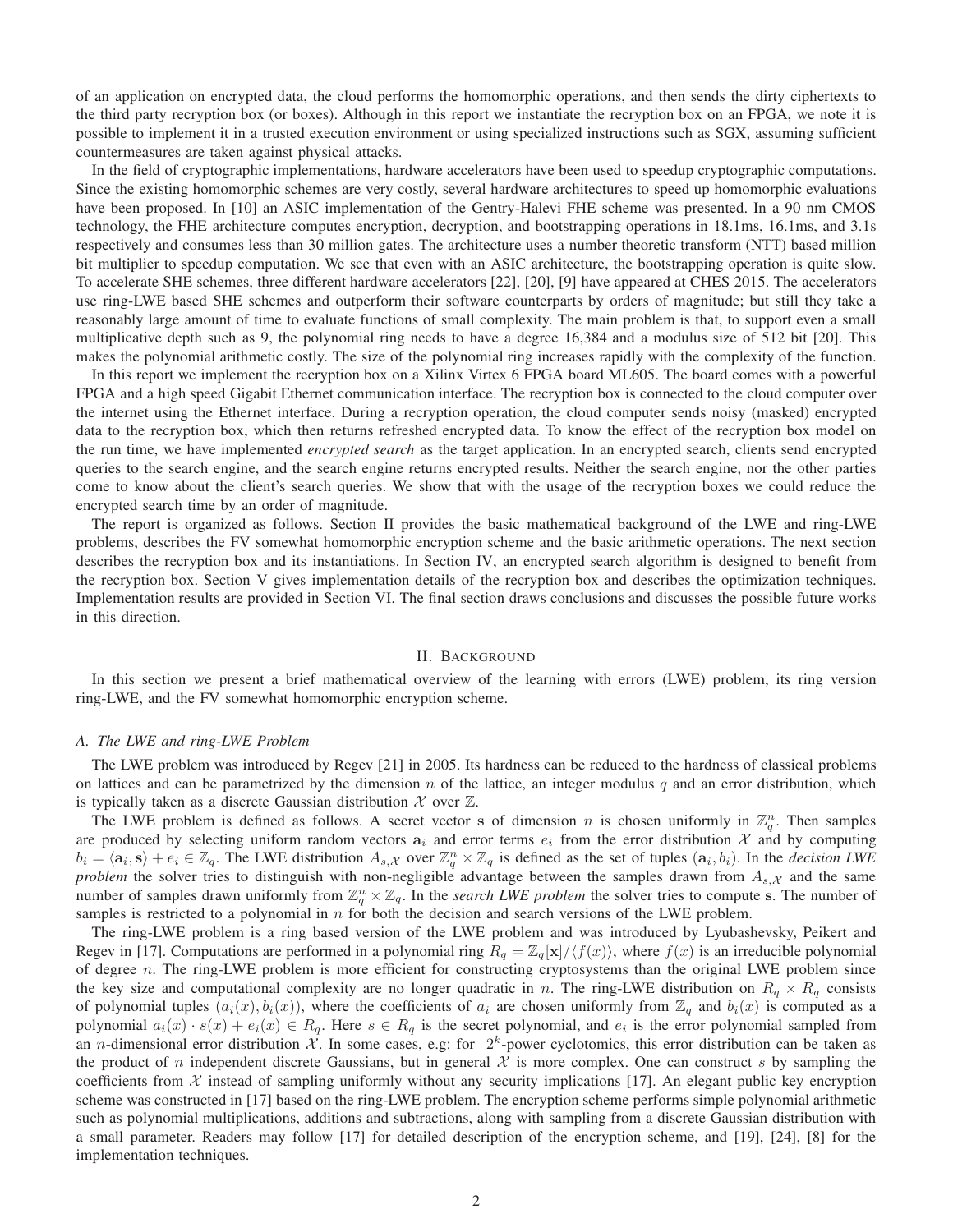#### *B. The FV Scheme*

The FV somewhat homomorphic encryption scheme [11] works in the polynomial ring  $R = \mathbb{Z}[x]/(f(x))$  with  $f(x) = \Phi_d(x)$ , the d-th cyclotomic polynomial of degree  $n = \varphi(d)$ . A plaintext is an element in the ring  $R_t$  for some small modulus t. Generally t is taken as 2. A ciphertext in this scheme consists of two elements in the ring  $R_q$  where q is the large modulus. The key generation and the encryption operations in the FV scheme require sampling from two probability distributions defined on  $R$ , namely  $\chi_{key}$  and  $\chi_{err}$  respectively. The security of the scheme is determined by the degree n of f, the size of q, and by the probability distributions. Following [17] one may sample the key and the error polynomials from a common distribution  $\chi$ . Typically  $\chi$  is a discrete Gaussian distribution with a small standard deviation. However in practice some authors take the key as a polynomial with coefficients from a narrow set like  $\{-1, 0, 1\}$ . In the following part of this section we explain some of the functions that are used to describe the FV algorithm.

WordDecomp<sub>w,q</sub>(a):: This function is used to decompose a ring element  $a \in R_q$  in base w by splicing each coefficients of a. For  $l = \lceil \log_w(q) \rceil$ , this function returns  $a_i \in R$  with coefficients in  $(-w/2, w/2]$ , where  $a = \sum_{i=0}^{l-1} a_i w^i$ .

PowersOf<sub>w,q</sub>(a):: This function scales an element  $a \in R_q$  by the different powers of w. It is defined as PowersOf<sub>w,q</sub>(a) =  $(aw^i)_{i=0}^{l-1}$ . The two functions can be used to perform a polynomial multiplication in  $R_q$  as

$$
\langle \texttt{WordDecomp}_{w,q}(a), \texttt{PowersOf}_{w,q}(b) \rangle = a \cdot b \bmod q \, .
$$

This expression has advantage in reducing the noise during homomorphic multiplications, as the first vector contains small elements (in base  $w$ ).

The FV scheme uses an encryption scheme and three additional functions Add, Mult, and ReLin to perform function evaluations homomorphically on the encrypted data. In the following part of this section we describe the functions used in the FV scheme. For details of the functions, interested readers are referred to the original paper [11].

- 1) ParamsGen( $\lambda$ ): For a given security parameter  $\lambda$ , choose a polynomial  $\Phi_d(x)$ , ciphertext modulus q and plaintext modulus t, and distributions  $\chi_{err}$  and  $\chi_{key}$ . Also choose the base w for WordDecomp<sub>w,q</sub>(·). Return the system parameters  $(\Phi_d(x), q, t, \chi_{err}, \chi_{key}, w)$ . Following [11] we use a uniform signed binary distribution for  $\chi_{key}$ . Additionally we set the plaintext modulus  $t = 2$ .
- 2) KeyGen( $\Phi_d(x)$ , q, t,  $\chi_{err}$ ,  $\chi_{key}$ , w): Sample polynomial s from  $\chi_{key}$ , sample  $a \leftarrow R_q$  uniformly at random, and sample  $e \leftarrow \chi_{err}$ . Compute  $b = \left|-(as+e)\right|_q$ . The public key consists of two polynomials  $pk = \{b, a\}$  and the secret key is  $sk = s$ . The scheme uses another key called *relinearisation key* or rlk in the function ReLin. This key is computed as follows: first sample  $\mathbf{a} \leftarrow R_q^l$  uniformly, then sample  $\mathbf{e} \leftarrow \chi_{err}^l$ , and then compute  $\mathbf{rlk} = {\mathbf{rlk}}_0, \mathbf{rlk}_1$  =  ${\mathbf{rlk}}_0 = {\mathbf{povers}} \mathbf{0}\mathbf{r}_{w,q}(s^2)$  $(\mathbf{e}+\mathbf{a}\cdot s)]_q, \mathbf{a} \} \in \{R^l_q, R^l_q\}.$
- 3) Encrypt(pk, m): First encode the input message  $m \in R_t$  into a polynomial  $\Delta m \in R_q$  with  $\Delta = \lfloor q/t \rfloor$ . Next sample the error polynomials  $e_1, e_2 \leftarrow \chi_{err}$ , sample u uniformly from the signed binary distribution, and, compute the two polynomials  $c_0 = [\Delta m + bu + e_1]_q \in R_q$  and  $c_1 = [au + e_2]_q \in R_q$ . The ciphertext is the pair of polynomials  $c = \{c_0, c_1\}.$
- 4) Decrypt(sk, c): First compute a polynomial  $\tilde{m} = [c_0 + sc_1]_q$ . When  $t = 2$ , recover the plaintext message m by a decoding the coefficients of  $\tilde{m}$ . This decoding operation checks if the coefficient is in  $(q/4, 3q/4)$  for a 1 bit and a 0 bit otherwise.
- 5) Add( $c_1, c_2$ ): For two ciphertexts  $c_0 = \{c_{0,0}, c_{0,1}\}$  and  $c_1 = \{c_{1,0}, c_{1,1}\}$ , return  $c = \{c_{0,0} + c_{1,0}, c_{1,0} + c_{1,1}\}$ .
- 6) Mult $(c_1, c_2, r]$ k): Compute  $\tilde{c}_{mult} = \{c_0, c_1, c_2\}$  where  $c_0 = [\lfloor \frac{t}{q} \cdot c_{1,0} \cdot c_{2,0} \rfloor]_q$ ,  $c_1 = [\lfloor \frac{t}{q} \cdot (c_{1,0} \cdot c_{2,1} + c_{1,1} \cdot c_{2,0}) \rfloor]_q$ , and  $c_2 = [\lfloor \frac{t}{q} \cdot c_{1,1} \cdot c_{2,1} \rfloor]_q$ . Next call the function ReLin( $\tilde{c}_{\text{mult}}, \text{rlk}$ ).
- 7) ReLin $(\mathbf{\ddot{c}}_{\text{mult}},\text{rlk})$ : Compute a relinearised ciphertext  $\mathbf{c}' = \{[c_0 + \langle\text{WordDecomp}_{w,q}(c_2),\text{rlk}_0\rangle]_q,[c_1 + \langle\text{WordDecomp}_{w,q}(c_2),\text{rlk}_1\rangle]_q\}.$

In our applications, we encrypt only one bit in one ciphertext. The encrypted bit remains in the least significant coefficient of the ciphertext polynomial. Note that in this setting, we encode only one bit, and not a polynomial, during an encryption. During a decryption we decode the least significant coefficient of  $\tilde{m}$ .

#### *C. Basic Arithmetic Operations*

In this report we implement the recryption box that performs only the decryptions and encryptions. From Section II-B we see that the main operations in the FV encryption and decryption are polynomial addition, multiplication and discrete Gaussian sampling. For multiplications of large polynomials, we use the number theoretic transform (NTT) algorithm due to its low time complexity [2]. For the discrete Gaussian sampling, we use the Knuth-Yao random walk method [15]. In the next subsections, we briefly describe the NTT based polynomial multiplication algorithm and the Knuth-Yao discrete Gaussian sampling algorithm.

*The Number Theoretic Transform:* or NTT is a Fast Fourier Transform (FTT) where the roots of unity are from a finite ring  $\mathbb{Z}_q$ . Since the roots of the unity are in  $\mathbb{Z}_q$ , all computations are performed on integers. In an n-point NTT with n a power of two, the input polynomial  $a(x) = \sum_{j=0}^{n-1} a_j x^j \in \mathbb{Z}[x]$  is evaluated in the *n* points  $x = \omega_n^i$ , where  $i = 0, \ldots, n-1$  and  $\omega_n$  is a primitive *n*-th root of unity in the ring. The result of the polynomial evaluation is  $NTT([a_j], \omega_n) = [a(\omega_n^0), a(\omega_n^1), \dots, a(\omega_n^{n-1})]$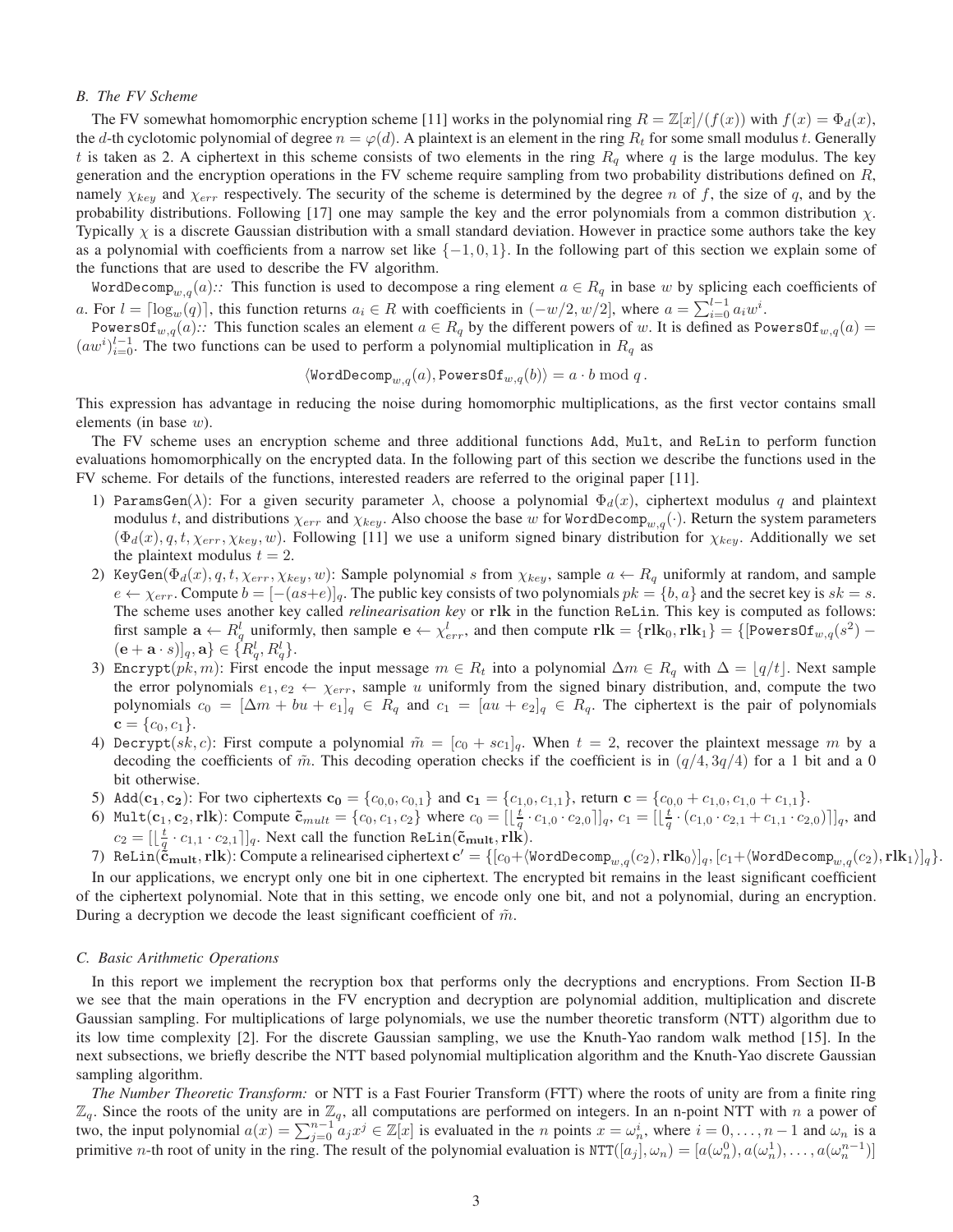**Input**: Polynomial  $a(x) \in \mathbb{Z}_q[x]$  of degree  $n-1$  and n-th primitive root  $\omega_n \in \mathbb{Z}_q$  of unity **Output**: Polynomial  $A(x) \in \mathbb{Z}_q[\mathbf{x}] = \text{NTT}(a)$ 1 begin 2  $A \leftarrow BitReverse(a);$ <br>3 for  $m = 2$  to n by  $m =$ for  $m = 2$  *to* n *by*  $m = 2m$  do 4  $\omega_m \leftarrow \omega_n^{n/m}$ ; 5<br>
6<br>
7<br>  $\begin{array}{|c|c|c|}\n\hline\n\text{for } j = 0 \\
\hline\n\text{for } j = 0\n\end{array}$ for  $j = 0$  *to*  $m/2 - 1$  do 7<br>**8 b c**  $k = 0$  *to*  $n - 1$  *by* m **do**<br>**f**  $t \leftarrow \omega \cdot A[k + j + m]$ 8  $t \leftarrow \omega \cdot A[k + j + m/2];$ <br>9  $u \leftarrow A[k + j];$ 9  $u \leftarrow A[k+j];$ 10 | | |  $A[k + j] \leftarrow u + t$ ; 11 |  $A[k+j+m/2] \leftarrow u - t$ ; 12 ω ← ω · ω<sup>m</sup> ; 13 end

Algorithm 1: *Iterative NTT Algorithm from [5]*

. A straightforward evaluation of the input polynomial in the n-points will result in a quadratic complexity algorithm. The evaluation is done in  $\theta(n \log n)$  time by utilizing a special property of the primitive root of unity in the NTT algorithm. An NTT can be computed in both recursive and iterative manner. For efficient implementation, the iterative version is more popular [19], [24], [8]. In Algorithm 1, we have shown an in-place iterative version of the NTT algorithm [5].

In line 2 the coefficients of the input polynomial  $a$  are rearranged using the function call BitReverse $(a)$ . Next, three nested loops with loop variables m, j, and k compute new coefficients from the old coefficients. In the outer j-loop, powers of the primitive roots are assigned to a variable  $\omega$ . The variable is known as the *twiddle factor*. In the innermost loop, two coefficients are processed at a time. This part of the algorithm is known as the *butterfly operation*. New values of the twiddle factor are computed in the loop with the variable  $j$ . More details of the algorithm are available in [5]. The inverse transform is known as the inverse NTT. It can be computed simply as  $\frac{1}{n}$ NTT $(\cdot, \omega_n^{-1})$ .

Multiplication of two polynomials in the NTT domain is simply a coefficient wise multiplication of the two polynomials. Hence use of NTT leads to a fast polynomial multiplication algorithm. The two input polynomials are first mapped into NTT domain. Then the two polynomials are multiplied coefficient wise. In the end, an inverse NTT is performed to get back the result of the polynomial multiplication. The (reduced) multiplication of two polynomials  $a$  and  $b$  can be computed easily in the ring  $S_q = \mathbb{Z}_q[x]/(x^n - 1)$  as follows:

$$
c = \text{NTT}_{\omega_n}^{-1} \big( \text{NTT}_{\omega_n}(a) \ast \text{NTT}_{\omega_n}(b) \big) \tag{1}
$$

Here ∗ denotes coefficient-wise multiplication.

*Efficient Multiplication in*  $R_q$ : If we consider a polynomial multiplication in  $R_q = \mathbb{Z}_q[\mathbf{x}]/\langle f(x) \rangle$  where  $\langle f(x) \rangle$  is an arbitrary reduction polynomial of degree n, then the first step is a normal polynomial multiplication over  $\mathbb{Z}_q$ . The result of this multiplication is a polynomial of degree  $2n - 2$ . Next the result is reduced modulo  $\langle f(x) \rangle$  to get the modular reduced result in  $R_q$ . Since the result of the normal polynomial multiplication over  $\mathbb{Z}_q$  has a degree  $2n - 2$ , the multiplication requires computation of  $2n$  point NTTs [5].

One can do much better if the polynomial ring  $R_q$  possesses a special structure. For example, if the irreducible polynomial is  $f(x) = x<sup>n</sup> + 1$  and  $n = 2<sup>k</sup>$ , then one can use a technique known as the *negative wrapped convolution* to get the  $f(x)$ -reduced result directly. Moreover, with the negative wrapped convolution technique, one needs to compute only  $n$  point NTTs instead of 2n point NTTs. There are some minor overheads due to the precomputations and postcomputations that are required for the negative wrapped convolution [24].

*Discrete Gaussian Sampling using the Knuth-Yao Random Walk:* In the FV encryption operation, the noise polynomials  $e_1$  and  $e_2$  are constructed from a discrete Gaussian distribution  $\chi_{err}$ . For our implementation, the parameter of the discrete Gaussian distribution is small. In [15] Knuth and Yao proposed a random walk algorithm to sample from a constant discrete distribution. This algorithm stores the probabilities of the sample points in binary representation, and then generates a binary tree on-the-fly from the bits of the probabilities. The binary tree is called the Discrete Distribution Generating (DDG) tree. The DDG tree consists of intermediate nodes and terminal nodes. The terminal nodes lie on the right hand side of any level of the DDG tree and contain the sample points. During a sampling operation, a random walk starts from the root of the tree and uses a random bit to jump to the next level of the tree. When the random walk hits a terminal node of the DDG tree, the algorithm stops and the value of the terminal node is output as the result of the sampling process. Detailed descriptions about the implementations techniques can be found in [25]. The Knuth-Yao random walk algorithm is very efficient for implementing compact and fast discrete Gaussian sampler architecture when the parameter of the distribution is small.

#### III. INSTANTIATIONS OF THE RECRYPTION BOX

In this section, we describe two possible instantiations of the recryption box and analyze their security and ease of use. In all cases, the parameters of the scheme become independent of the minimum size required for bootstrapping, resulting in faster homomorphic evaluations overall. We also consider possible applications of the setup described in this report.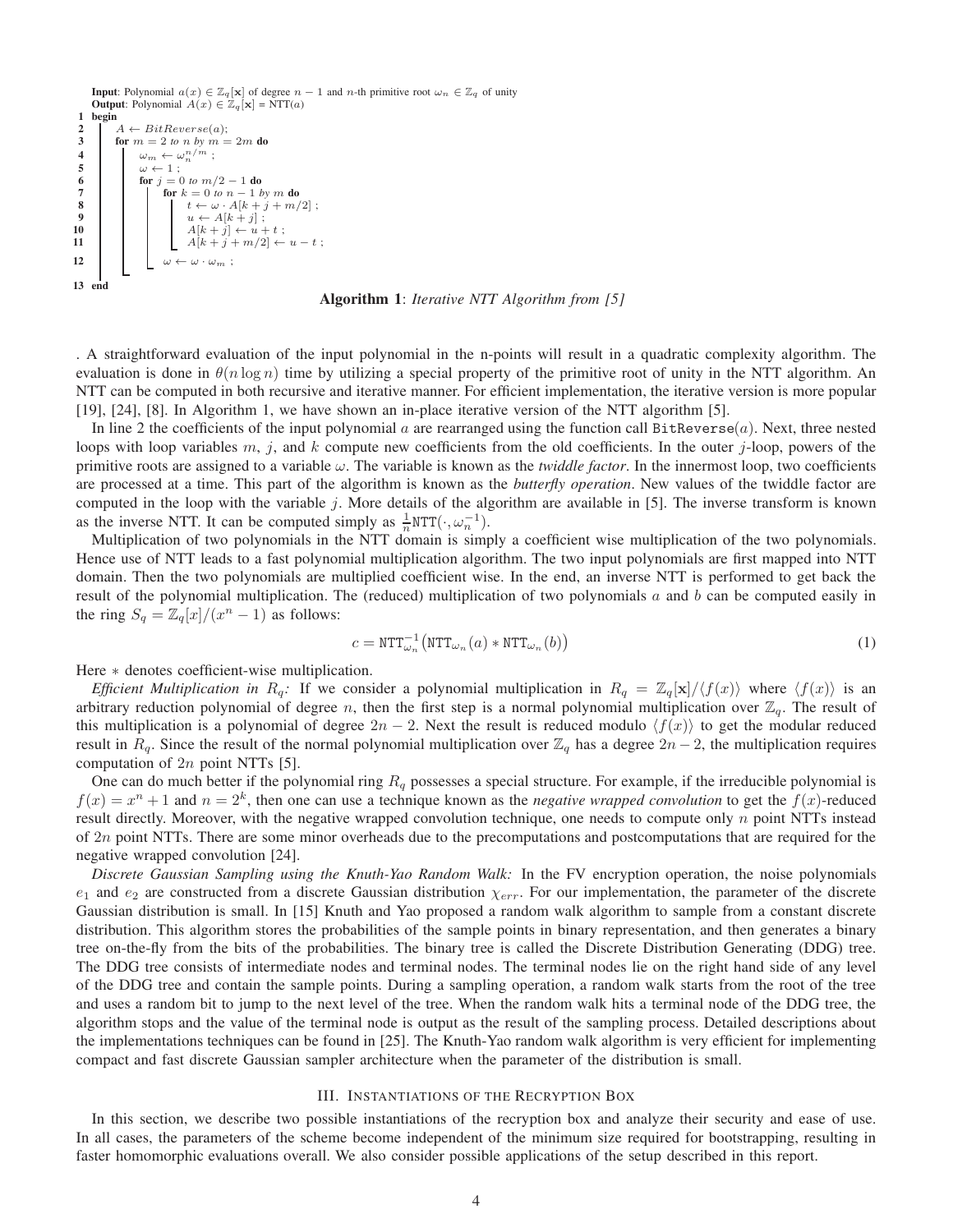Most homomorphic encryption schemes (including FV) admit an operation called key switching. Key switching allows to transform a ciphertext encrypted under one public key, into a valid ciphertext encrypted under a different public key. More in detail: assume the recryption box has its own private/public key pair  $(s_r, b_r, a_r)$  and the *i*-th user's keypair is  $(s_i, b_i, a_i)$ . The user can then compute the key switching key as follows: he samples a vector **u** of l elements uniformly from  $\chi_{key}$  (in our case a signed binary distribution), and two vectors  $e_1$  and  $e_2$  of l elements from  $\chi_{err}$ . Next he computes the key switching key  $\{ksk_{0_i}, sksk_{1_i}\} = \{PowersOf_{w,q}(s_i) + u \cdot b_r + e_1 \in R_q^l, u \cdot a_r + e_2 \in R_q^l\}$ . The  $\{ksk_{0_i}, sksk_{1_i}\}$ together with  $\{b_i, a_i\}$  is sent to the cloud. The cloud uses the key switching key to switch a ciphertext  $\{c_{0i}, c_{1i}\}$  encrypted under the user's public key to a valid ciphertext  $\{c_{0_r}, c_{1_r}\}$  encrypted under the box's public key as follows:  $\{c_{0_r}, c_{1_r}\}$  =  $\{\langle \text{WordDecomp}_{w,q}(c_{1_i}), \text{ksk}_{0_i} \rangle + c_0, \langle \text{WordDecomp}_{w,q}(c_{1_i}), \text{ksk}_{1_i} \rangle\}.$  Before sending the ciphertext  $\{c_{0_r}, c_{1_r}\}$  to the box, the cloud additively masks it (using the fact that the scheme is additively homomorphic) to obtain  $\{c'_{0_r}, c'_{1_r}\}$ . The ciphertext  ${c'_{0_r}, c'_{1_r}}$  together with user's public key  ${b_i, a_i}$  is sent to the box, who decrypts it using its own private key and freshly encrypts it using the user's public key. The resulting ciphertext  $\tilde{c}_i$  is then sent back to the cloud, who removes the additive mask it added before.

For the above setup to offer any security at all, the following assumptions have to be made: firstly, we assume that both the box and cloud are honest but curious. In particular, the cloud has to apply a random mask before sending the ciphertext to the box such that it cannot recover the underlying plaintext. And in turn, the box has to execute the encryption correctly by choosing random error polynomials. Secondly, we assume that the cloud and box do not collude, e.g. the key switching key  $\{k s k_{0i}, k s k_{1i}\}$  should not be given to the box since it would allow the box to derive the private key of the user. The advantage of this setup clearly is that a single recryption box can deal with many users. The downsides are the slightly stronger security assumptions and the extra operations involved such as key switching and additive masking by the cloud.

The second instantiation does not rely on a key switching key and makes it much more difficult for the cloud and the recryption box to collude by using a threshold scheme to split the secret key over several parties and using a distributed decryption protocol. The secret key can be split using a th out of n Shamir threshold sharing over the ring  $R_q$ . The i-th party receives a share  $s_{r_i} \in R_q$  that equals the evaluation of a random polynomial  $p(x)$  of degree th − 1 in a public value  $a_i \in R_q$  assigned to each party (one could sometimes even take  $a_i = i$ ), i.e.  $s_{r_i} = p(a_i)$ . The secret key s of the user can then be obtained as  $s = p(0)$ , and it is clear that any set of th valid shares allows to recover s using for instance Lagrange interpolation. Denote the *i*-th Lagrange multiplier (for the set of th contributors) by  $\lambda_i = \prod_{j \neq i} a_j/(a_j - a_i)$ , then s can be recovered as  $s = \sum_i \lambda_i s_{r_i}$ . Denote by  $\tilde{s}_{r_i}$  the scaled share  $\lambda_i s_{r_i}$ , then s can be simply recovered as  $s = \sum_i \tilde{s}_{r_i}$ . The main advantage of using Shamir secret sharing is that it defines a ring homorphism between  $R_q, +, \cdot$  and  $R_q^{th}, +, \cdot$ . In particular, any algebraic expression in  $R_q$  can be recovered from executing the same expression on each of the th shares and reconstructing the result using interpolation.

The distributed decryption protocol will work in two steps. In the first step, for a given ciphertext  $(c_0, c_1)$  each party computes  $d_i = \tilde{s}_{r_i} \cdot c_1 + e_i$  where  $e_i$  is a Gaussian distributed error polynomial. Note that recovering  $\tilde{s}_{r_i}$  from  $d_i$  is hard since this corresponds precisely to the ring-LWE problem, so one party cannot recover another party's share. The shares  $d_i$ are then distributed over an encrypted channel to the other parties. In the second step, each party adds the shares to recover  $c_1 \cdot s + e$ . Now the end-party (or any party) then recovers the message m as  $m = \lfloor \frac{t}{q} \cdot [c_0 + s \cdot c_1 + e]_q \rfloor \in R_t$  and returns a fresh encryption of m as the final result. Since the end-party recovers the message  $\vec{m}$ , it is required that the server additively masks the message before sending it to the recryption boxes. The security of the system now relies on the fact that not more than  $th - 1$  parties collude with the cloud server and that the cloud server uses additive masking.

#### IV. ENCRYPTED SEARCH

To know the effect of the proposed recryption box in real life, we have implemented encrypted search as the target application. The reason behind this particular choice is mainly because of its future prospects. In an encrypted search, a client sends an encrypted keyword to the search engine and then the search engine returns the search-response in an encrypted format to the client. Due to its *encrypted* nature, the search engine remains oblivious of the search keyword. Such an encrypted search application is possible when the encryption scheme is homomorphic.

In the search engine, the search results are stored in unencrypted format in a table (as table entries) indexed by the numeric representations of the search keywords. During an encrypted search, a client's encrypted keyword is compared with the encryptions of the table indexes, and then the comparison results are used to perform arithmetic on the encryptions of the table entries. Since the search table is in unencrypted format, the search engine needs to encrypt the entire table under the public key of the client in order to perform homomorphic operations. However in reality the search engine needs to encrypt only two bits instead of the entire table. The client sends her public key along with the encrypted keyword to the search engine. Next, the search engine encrypts bit-0 and bit-1 using the public key of the client and constructs encryptions of the search table indexes and the entries by simply replacing the plaintext bits with the encryptions of bit-0 and bit-1. After the completion of the search operation, the result is an encryption of the search result that is associated with the search keyword. The total amount of data exchange between the client and the search engine is: the public key of the user, the homomorphic encryption of the search keyword, and the homomorphic encryption of the search result.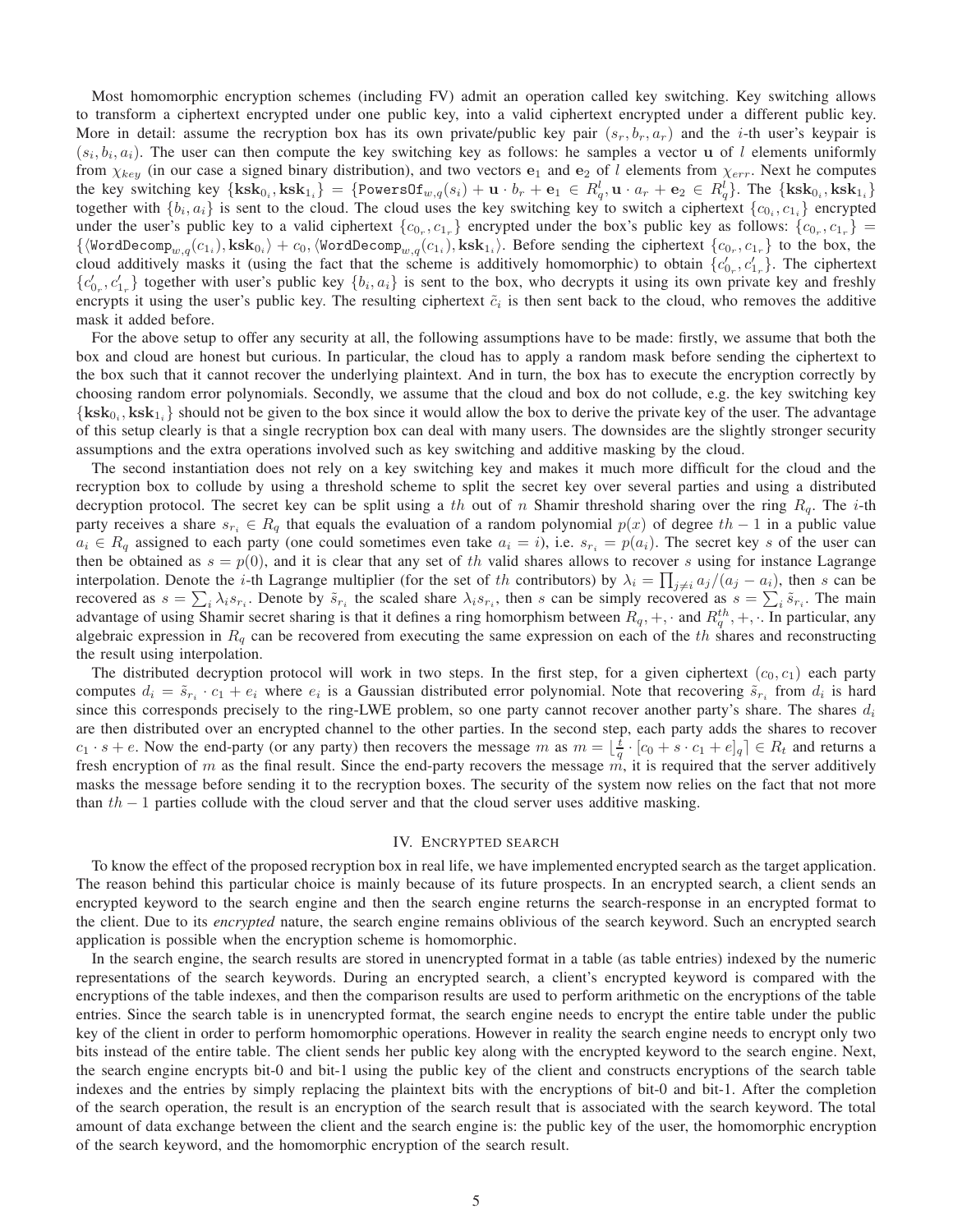**Input:** Encrypted search keyword  $K = \{k_{l-1} \ldots k_0\}$  and the client's public key pk Output: Encrypted search result  $R = \{r_{p-1} \dots r_0\}$ 1 begin 2  $e_0 \leftarrow enc(0, pk);$ <br>3  $e_1 \leftarrow enc(1, pk);$  $e_1 \leftarrow enc(1, pk);$ 4  $R \leftarrow \{e_0, \ldots, e_0\};$ 5 **for**  $index = 0$  to  $2^l - 1$  **do** 6  $\left\{C \leftarrow \{e_{index}_{l-1}, \ldots, e_{index_0}\}\; ;\right. \right.$  /\* enc. of  $index \; *$ / 6  $T \left\{\n\begin{array}{c}\nC \leftarrow \{e_{\overline{index}_{l-1}}, \ldots, e_{\overline{index}_{0}}\}\n;\n\hline\n7 \quad T \leftarrow \{add(k_{l-1}, c_{l-1}), \ldots, add(k_0, c_0)\}\n;\n\hline\n8 \quad b \leftarrow t_0\n\end{array}\n\right\}$ 8  $b \leftarrow t_0;$ <br>9  $\text{for } i = 1$ 9 for  $i = 1$  *to*  $l - 1$  do<br>10 for  $i = 1$  *to*  $l - 1$  do  $\begin{aligned} \begin{aligned} b \leftarrow \textit{mul}(b, t_i); \end{aligned} \end{aligned}$ 11  $D \leftarrow table[index];$ <br>12  $\qquad \qquad$  for  $i = 0 \text{ to } p - 1 \text{ d}$ 12 **for**  $i = 0$  *to*  $p - 1$  **do**<br>13 **if**  $d_i = 1$  **then** 13 if  $d_i = 1$  then<br>
14 if  $d_i = 1$  then<br>  $r_i \leftarrow add(r_i, b)$ ; 15 end

#### Algorithm 2: *Linear encrypted search*

**Input**: *w*-bit chunk of encrypted keyword  $K = \{k_{w-1} \dots k_0\}$  and client's public key *pk* **Output**: Precomputation table *precomp*[] with  $2^w$  entries 1 begin 2  $e_0 \leftarrow enc(0, pk);$ <br>3  $e_1 \leftarrow enc(1, pk);$ 3  $e_1 \leftarrow enc(1, pk);$ <br>4 for  $index = 0$  to 2 4 **for**  $index = 0$  to  $2^w - 1$  do 5 |  $C \leftarrow \{e_{index_{w-1}}, \ldots, e_{index_0}\};$ 6  $T \leftarrow \{add(k_{w-1}, c_{w-1}), \ldots, add(k_0, c_0)\};$ <br>7  $b \leftarrow t_0;$ 8 **for**  $i = 1$  *to*  $w - 1$  **do**<br>**9 for**  $i = 1$  *to*  $w - 1$  **do**  $\begin{aligned} \boxed{b \leftarrow \textit{mul}(b, t_i);} \end{aligned}$ 10 precomp[index]  $\leftarrow b;$ 11 end

Algorithm 3: *Precomputation in linear search*

There are several algorithms to search in a plaintext database. The most efficient ones such as binary search or half-interval search [27] have logarithmic complexity. But in the case of an encrypted search, the search algorithm has linear complexity as it does not see the search term in plaintext and thus has to go through all of the database entries. A linear encrypted search operation is shown in Algorithm 2. The table to be searched is represented as an array of  $2<sup>l</sup>$  elements and the elements are accessed using the l-bit *index* variable. We assume that the table entries (i.e. the search data in any location) are of p bit. The encrypted search keyword K is a string of l ciphertexts  $k_i$ . In the start phase, the algorithm computes the encryptions  $e_0$  and  $e_1$  of bit-0 and bit-1 respectively (line 2 and 3), and then initializes the accumulator R to a string of p encryptions of bit-0 (line 4). Next, in the search phase the *for*-loop goes through all the indexes of the table. In line 6 the algorithm constructs an encryption of the one's complement of *index* (i.e.  $index$ ) in the variable  $C$  by concatenating the encryptions of the bits of index. Next the algorithm adds the encrypted one's complement of the index with the encrypted keyword and obtains  $T$ , and then cumulatively multiplies the l encrypted bits of T to get a single encrypted bit b (lines 8-10). Note that b will be an encryption of bit-1 only for the loop *index* that is equal to the unencrypted search keyword; otherwise b will be an encryption of bit-0. Now the algorithm fetches the table entry and stores it in the variable  $D$ . In the next part of the loop, the algorithm adds b for each nonzero bits  $d_i$  of D with the encrypted bits  $r_i$  of the accumulator R. Note that only when the unencrypted search keyword matches with the index of the search table, this  $b$  is an encryption of bit-1, and hence an encryption of the associated search result is added with the  $R$ ; for all other indexes, encryptions of zeros are added with the accumulator. In this way when the for-loop covers all the indexes of the search table, we get an encryption of the search result in  $R$ .

#### *Faster linear search on encrypted data*

The most costly part in Algorithm 2 is the homomorphic multiplication of the  $l$  encrypted bits of  $T$  in lines 8 to 10. We reduce the number of homomorphic multiplications with the help of a window based pre-computation technique shown in Algorithm 3. With a window size w, the given encrypted keyword is split into  $l/w$  chunks. For simplicity let us assume that  $l$  is a multiple of w. Then for each chunk of the encrypted keyword, a pre-computation table is constructed. The algorithm considers all  $2^w$  w-bit indexes: first an encryption of the one's complement of the index is added to the keyword-chunk to obtain T, and then the w encrypted bits in T are multiplied together to obtain the ciphertext b. Next b is stored in the precomputation table.

The search algorithm 4 uses the pre-computation tables to speedup computation. The loop *index* is split into  $l/w$  chunks in lines 4-5, and then the pre-computation tables corresponding to the chunks are accessed in line 6 to perform the cumulative multiplications in line 9. In comparison to Algorithm 2 this algorithm reduces the number of homomorphic multiplications

 $1*$  i-th bit of  $R *$ /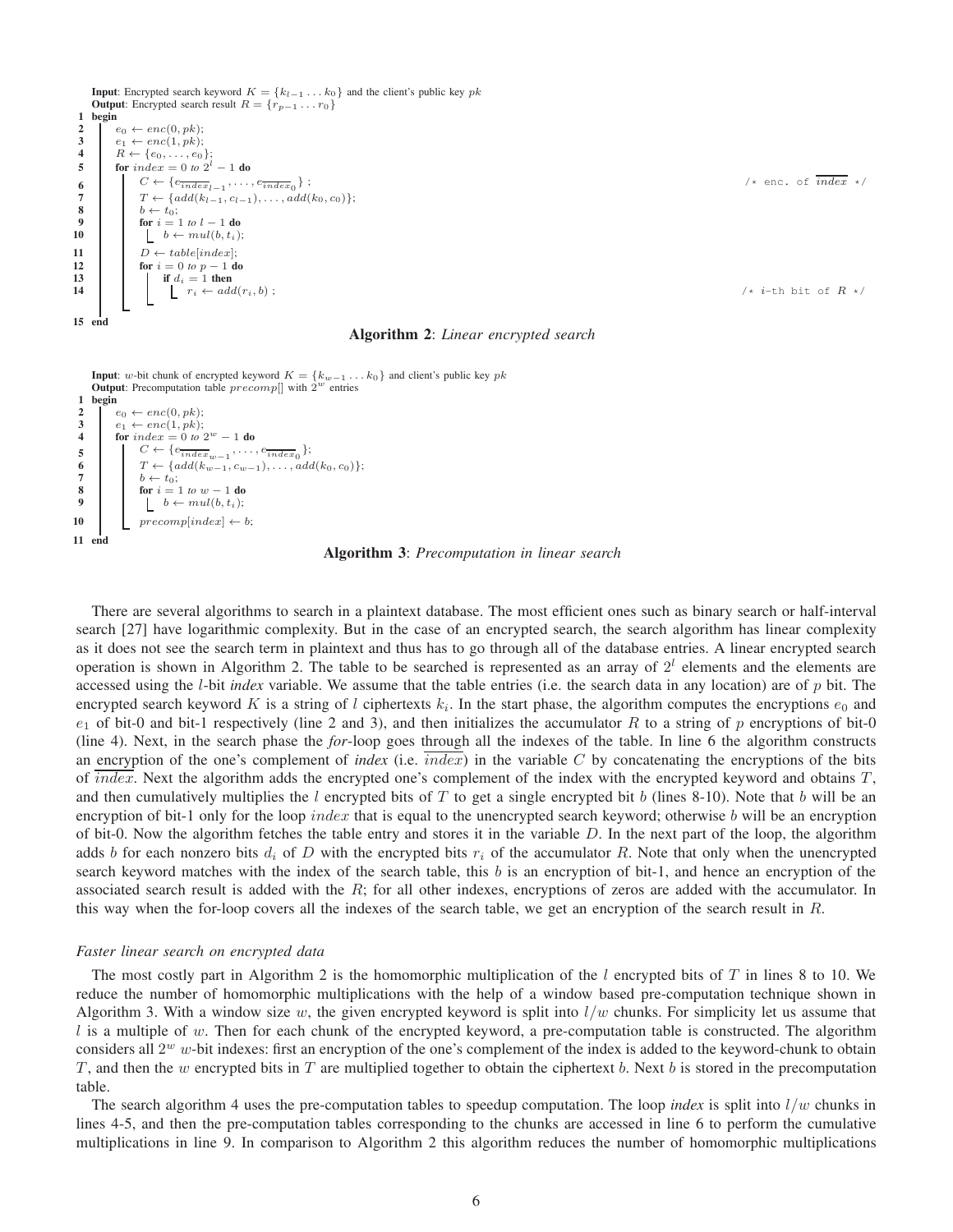

Algorithm 4: *Precomputation assisted linear encrypted search*

within the search loop by a factor w. The new algorithm requires additional memory to store the  $2^w \frac{l}{w}$  precomputed table entries.

#### V. IMPLEMENTATION

In this report we implement a fast architecture for the proposed recryption box and then use this box to assist an encrypted search engine running on a server machine. The search algorithm is written in high level C and the recryptio box is implemented as a hardware module running on Xilinx ML605 board. The search engine performs homomorphic evaluations on the encrypted data. When the number of homomorphic evaluations reaches the maximum depth supported by the parameter set of the homomorphic encryption scheme, the search engine blinds the encrypted data and then sends it to the recryption box over a Gigabit Ethernet channel. After a recryption, fresh encrypted data is sent back to the search engine.

#### *A. Parameter set used in the implementation*

We use the FV scheme [11] as the homomorphic encryption scheme. We target fastest computation time and at least 90bit security. Since the computation time of the FV homomorphic encryption scheme has almost a quadratic-complexity with respect to the multiplicative depth, we chose a parameter set that supports the minimum multiplicative depth, i.e. the depth one. Following [16] we set the dimension of the polynomial ring  $R_q$  to  $n = 1024$ , the modulus q to a 40-bit integer, and the parameter s of the discrete Gaussian distribution to 11.32. This parameter set has 96-bit security [1].

#### *B. Algorithmic optimizations for efficient architecture*

The basic computations in the FV encryption and decryption are discrete Gaussian sampling, polynomial addition and multiplication, and decoding-encoding. Among the arithmetic operations, polynomial multiplication is the costliest one. We use the NTT algorithm 1 to perform polynomial multiplication in the most efficient way. For the chosen parameter set, integer arithmetic operations are performed with respect to a 40-bit modulus  $q$ . To achieve faster processing through parallelization, we use the *Chinese Remainder Theorem* (CRT) to split 40-bit arithmetic into two parallel 20-bit arithmetic operations. We take the modulus q as a product of two 20-bit primes  $q_0 = 878593$  and  $q_1 = 890881$ . Since both  $q_0$  and  $q_1$  are congruent to 1 modulo 2n, we use the negative-wrapped convolution for faster NTT computation. With the application of CRT each operation modulo q during a polynomial arithmetic turns into two parallel 20-bit operations modulo  $q_0$  and  $q_1$ . Note that the security of the encryption scheme does not get affected by this choice for  $q$ .

This parallel nature of the algorithm is very useful since the underlying hardware platform is also parallel. Hence two computation threads modulo  $q_0$  and  $q_1$  run in parallel. Beside this parallel processing, there is an another advantage of splitting the computation into two half-sized integers. Xilinx Virtex 6 FPGAs have fast but small  $25 \times 18$  DSP multipliers. Hence a 20-bit coefficient can be easily processed by the small DSP multipliers (with some additional logic elements). Moreover smaller integer size is also very helpful to keep a pair of coefficients of a residue polynomial in one BRAM address and reduce the memory access overhead by using Algorithm 2 of [24] for the *memory efficient NTT* computation (shown in the Appendix). We need only one 36K BRAM slice to store a residue polynomial with two coefficients in one address.

Though CRT allows parallel processing, it has the overhead of inverse-CRT computation whenever the computation demands arithmetic in modulo q. For the proposed recryption box, inverse-CRT is required only during the decoding phase of the FV decryption operation. This is because the decoding operation needs to compare the coefficients with  $q/4$  and  $3q/4$ . However, for our application this inverse-CRT computation is actually not a major overhead since we only need to decode the least significant coefficient of the ciphertext polynomial, and it is known that the remaining coefficients decode to zeros. This is because of the fact that we encrypt only one bit in a ciphertext using the FV homomorphic scheme, and the encrypted bit remains in the least significant coefficient of the ciphertext. Hence we compute the inverse CRT only once. Note that all of the remaining arithmetic operations in the FV encryption and decryption can be performed on the CRT-represented shares.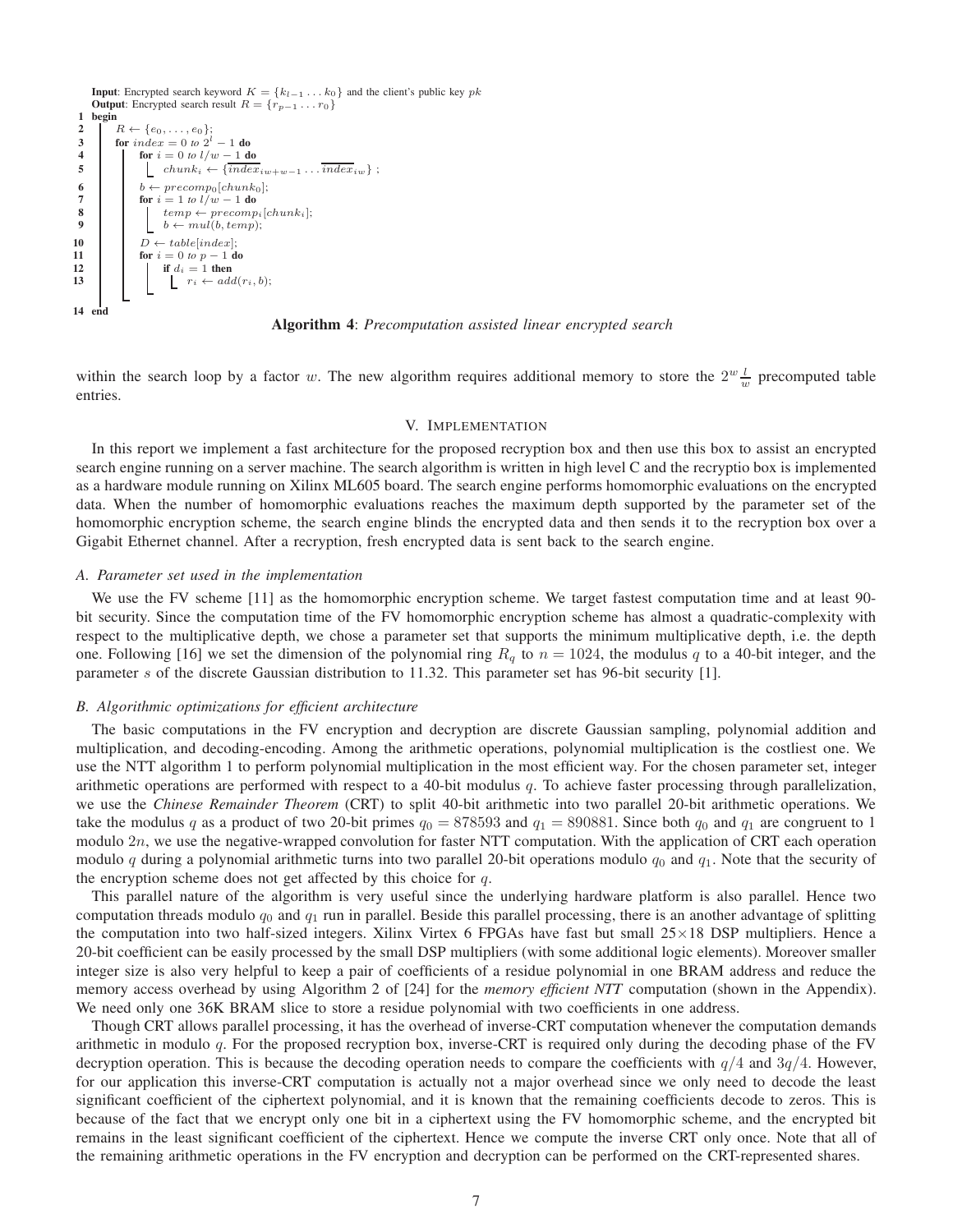

Fig. 1. Architecture of The Recryption Box

#### *C. Architecture*

The internal architecture of the processor part of the recryption box is shown in Fig. 1. The processor has two symmetric polynomial arithmetic and logic units (PALUs) for performing residue arithmetic modulo  $q_0$  and  $q_1$  in parallel. The PALUs are designed following the footprint of the compact ring-LWE encryption architecture proposed in [24]. Each PALU is connected to a memory file that keeps the residue polynomials.

*1) PALUs:* Each PALU has modular multiplier, modular addition and subtraction circuits to perform arithmetic operations on the input coefficients during a polynomial operation. The integer multipliers inside the modular multipliers are implemented using DSP multipliers. For the modular reduction of the integer multiplication result, we have used window based modular reduction technique. This modular reduction technique does not depend on the choice of the 20-bit prime modulus and is thus generic. The critical path of the PALU is through the modular multiplier and then through the addition (or subtraction) circuit. We split the critical path in almost equal delay sections using pipelines and achieve high operating frequency.

During an NTT computation on a residue polynomial, the control logic follows the *memory efficient NTT* (Algorithm 5 in Appendix) and processes two coefficient-pairs  $(A[k + j + m/2], A[k + j])$  and  $(A[k + m + j + m/2], A[k + m + j])$  (i.e. four coefficients) simultaneously excluding the last loop.

In this architecture we do not store the fixed twiddle factors, and instead compute them on the fly during an NTT operation. The small  $\omega$ -ROM stores the log(n) twiddle factors  $\omega_m$  (line 4 in algorithm 1) to generate the new twiddle factors (line 12). The modular multiplier circuit is reused for computing coefficient wise multiplications, and the modular addition/subtraction circuit is reused for coefficient wise addition/subtraction operations during polynomial arithmetic.

#### *D. Inverse CRT*

The inverse CRT combines two residues and computes the coefficient modulo q. Let  $a_0$  and  $a_1$  be the two residues. Then the equation for the inverse CRT computation is shown below.

$$
a = [a_0 \cdot q_1^{-1}]_{q_0} \cdot q_1 + [a_1 \cdot q_0^{-1}]_{q_1} \cdot q_0 \mod q \tag{2}
$$

In the above computation  $[q_1^{-1}]_{q_0}, q_1, [q_0^{-1}]_{q_1}$ , and  $q_0$  are constants. Hence we store these constants in the PALUs. The PALU for the residue  $q_0$  computes  $[a_0 \cdot q_1^{-1}]_{q_0} \cdot q_1$  part of Eq. 2 and the other PALU computes the remaining part. The first PALU computes in two steps: first it computes  $[a_0 \cdot q_1^{-1}]_{q_0}$  using the modular multiplier, then it multiplies this 20-bit result with  $q_1$  to get the 40-bit integer multiplication result  $[a_0 \cdot q_1^{-1}]_{q_0} \cdot q_1$ . The other PALU associated with the modulus  $q_1$  computes  $[a_1 \cdot q_0^{-1}]_{q_1} \cdot q_0$  in a similar way. These two 40-bit outputs from the two PALUs are added together using the adder in the *Inverse CRT* block (Fig. 1). Next the 41-bit addition result is reduced by the 40-bit q by performing one subtraction. The *Decode-Encode* block in Fig. 1 compares the inverse CRT output with  $q/4$  and  $3q/4$  and then encodes the coefficient to either 0 or  $q/2$ . Note, that this inverse CRT is performed only once as we need to decode-encode only the least significant coefficient in the FV decryption.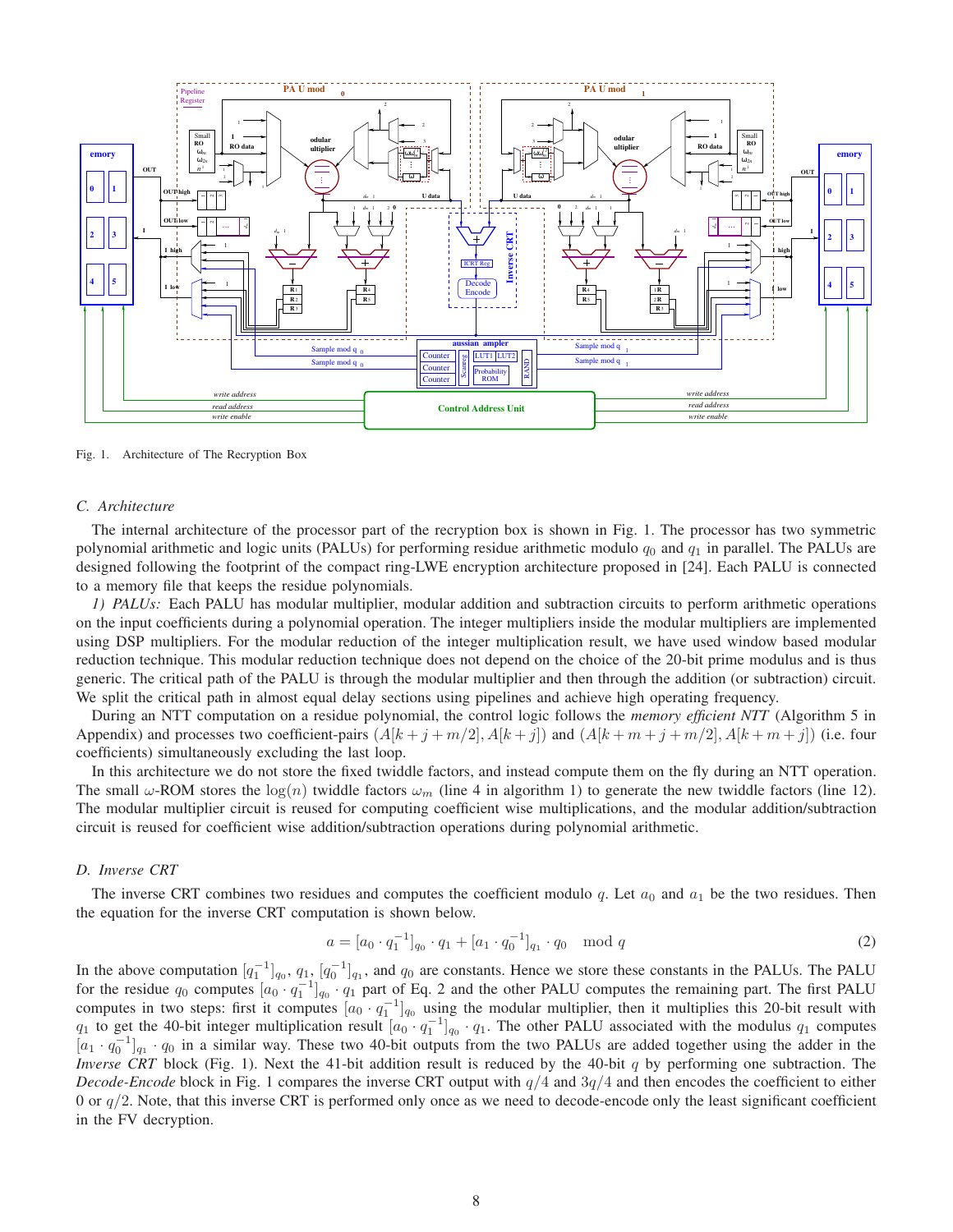#### *E. The Memory*

The memory of the recryption box consists of two independent memory files (Fig. 1) for the two PALUs. Each of the two memory files contains six RAM blocks M0, M1, M2, M3, M4 and M5, each containing 512 words. The coefficients of residue polynomials are kept as pairs in these RAM words. Each of these six RAM blocks consumes one 36K BRAM slice. During a recryption operation, the box's share of the client's secret key is loaded in M0, and the clients public key is loaded in M1 and M2. Since these keys are constants for a client, they are kept in the NTT domain to avoid unnecessary computation.

In the decryption phase, RAM blocks M3 and M4 are used to store the two polynomials  $c_0$  and  $c_1$  of the ciphertext. Hence a forward NTT of M3 is computed followed by a coefficient-wise multiplication of M0 and M3, and then the result is stored in M3. Next an inverse NTT is computed on  $M3$  and this ends the polynomial multiplication in the multiparty decryption operation.

During the encryption phase, the encoded message is kept in M3. The noise polynomial  $e_1$  is generated in M4, then added with the encoded message and finally the result is kept in M3. Another noise polynomial  $u$  is generated in M5. The two polynomial multiplications  $pk_0 \cdot u$  and  $pk_1 \cdot u$  are kept in M4 and M5.

#### *F. The Discrete Gaussian Sampler*

The DGS uses the Knuth-Yao algorithm [15] to generate the samples. The sampler is based on the hardware architectures proposed in [25], [24], [23] and designed for the discrete Gaussian distribution parameter 11.32. The precision and tail bounds of the designed sampler architecture satisfy a statistical distance of  $2^{-90}$  from the accurate discrete Gaussian distribution. The probability bits of the sample points are stored in the *Probability ROM* in Fig. 1 in a column-wise manner. During a Knuth-Yao random walk, the probability bits are scanned bit-by-bit using a register *ScanReg*. The random walk needs random bits and the bits are supplied by a set of true random number generators (TRNGs). Since the speed of the sampling operation is critical for the encryption operation, the sampler architecture follows the lookup table method from [24] to reduce the number of cycles. This lookup table method uses the fact that the probability of hitting a sample point is large in the beginning of a Knuth-Tao random walk. Hence, the lookup tables store the outcomes of the random walks for all possible strings of random bits of small length. During the sampling operation, a string of random bits is used to address the lookup tables. With large probability, the lookup operation outputs a sample point. If the lookup operation fails to output a sample point, then the slow bit-by-bit scanning of the probability bits from the *Probability ROM* is performed. We use two lookup tables following [24] and the failure probability of a lookup operation is only 0.0016. We keep a set of nine parallel TRNGs to supply the random bits.

#### *G. The Ethernet Communication Unit*

The Xilinx ML605 development board has a single physical networking interface which is wired to the FPGA. This FPGA has four Embedded Tri-Mode Ethernet MAC cores [29] which are present in the silicon of the FPGA (hard-cores). To incorporate such a core in the design, the Xilinx CORE Generator is used to provide wrapper files which help to configure and interface the Ethernet MAC. Because high throughput is required and all the wiring between the physical interface (PHY) and the MAC on the FPGA are present, the Gigabit media-independent Inteface (GMII) is used.

Using the wrapper files (as generated by the Xilinx IPCore tool) to interface the hard-core MAC provides an easy-to-use interface, consisting of four signals: the data vector (8-bit wide), a data-valid signal, a data-user, and the data-last signal. For a more detailed explanation on these signals and their usage, the reader is referred to the Xilinx documentation [29], [28].

#### VI. RESULTS

We have implemented the encrypted search (Algorithm 4) as the target application for performance evaluation. The search algorithm is a software program written using high-level C with GMP library for long integer arithmetic, and runs on a powerful server that has Intel(R) Xeon(R) CPU E5-2687W v3 with 40 cores running at 3.10GHz. During an encrypted search operation, the search engine, i.e. the server machine sends noisy ciphertexts to the third party recryption boxes over a gigabit Ethernet channel. The recryption boxes are implemented on Xilinx FPGA boards ML605. This board comes with a powerful Virtex 6 FPGA and a gigabit Ethernet for external communication [30].

In this implementation, we have restricted the size of the search table to  $2^{16}$  entries. Thus the index of the search table has 16 bit width. We use an 8-bit window size in Algorithm 4. With this window size, the *index* variable in Algorithm 4 consists of two chunks, and hence only one homomorphic multiplication is required per iteration of the search loop. This is also very helpful in reducing the network traffic between the search engine and the recryption boxes, because the parameter set of the homomorphic scheme supports only one multiplication, and with only one multiplication per iteration of the search loop, the search engine does not need to refresh its encrypted data. The recryption boxes are required only during the precomputation phase of the encrypted search operation (Algorithm 3). Since this precomputation phase has a very small computation overhead with respect to the actual search loop, the network communication overhead is not a big issue.

The high level software implementation takes 21 seconds to perform one encrypted search operation. To know the actual effect of the proposed recryption box assisted encrypted search model, we have also implemented an encrypted search software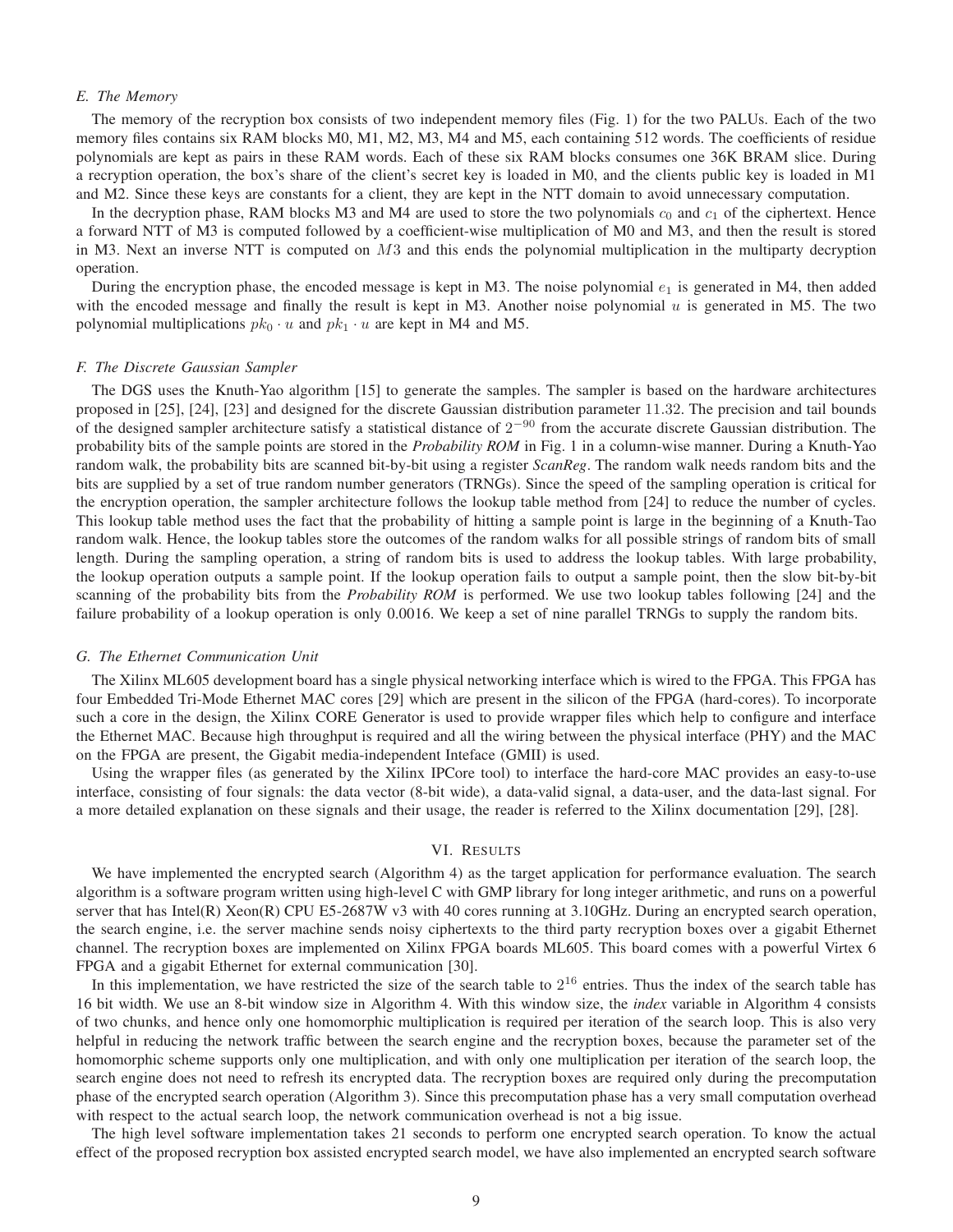TABLE I AREA OF THE RECRYPTION BOX ON XILINX VIRTEX-6 XC6VLX240T-1FF1156 FPGA

| Component      | <b>Resource</b> | Used      | Avail.  | Percentage |
|----------------|-----------------|-----------|---------|------------|
| Recryption box | Slice Registers | 2,684     | 301,440 | $0.9\%$    |
|                | Slice LUTs      | 3.379     | 150,720 | 2.3%       |
|                | BlockRAM36k     | 12        | 416     | 2.9%       |
|                | DSP48           | 4         | 768     | $0.5\%$    |
| Processor      | Slice Registers | 1.848     | 301,440 | $0.6\%$    |
|                | Slice LUTs      | 2.751     | 150,720 | $1.8\%$    |
|                | BlockRAM36k     | 416<br>12 | 2.9%    |            |
|                | DSP48           | 4         | 768     | $0.5\%$    |

TABLE II LATENCIES AND TIMINGS AT 125 MHZ

| <b>Operation</b>     | <b>Clocks</b> | <b>Time</b> |
|----------------------|---------------|-------------|
| <b>NTT</b>           | 7181          | $0.0575$ ms |
| <b>INTT</b>          | 9910          | $0.0793$ ms |
| Coefficient wise add | 1032          | $0.0083$ ms |
| Coefficient wise mul | 1040          | $0.0083$ ms |
| Gaussian sampling    | 1080          | $0.0086$ ms |
| Inverse CRT          | 28            | $0.0002$ ms |
| Decryption           | 19191         | $0.153$ ms  |
| Encryption           | 34385         | $0.275$ ms  |
| Recryption $†$       | 53576         | $0.428$ ms  |

 $\bar{f}$  The recryption box is instantiated in the first mode (i.e. with key switching) or in the second mode (threshold sharing) with  $th = 1$ .

that does not use the recryption boxes. The parameter set for this implementation supports the full multiplicative depth of the encrypted search, and has polynomial dimension  $n = 4096$ , modulus size 141 bits, and Gaussian distribution parameter  $s = 11.32$ . The security analysis following [1] gives 96 bit security for this parameter set. The software takes 6 minutes and 40 seconds to perform an encrypted search on the same server machine, which is roughly 20 times slower than with the recryption box.

We have used mixed Verilog and VHDL to describe the recryption box architecture and have compiled the architecture using the Xilinx ISE 14.7 tool with a constraint file. The area requirements of the recryption box architectures are shown in Table I. The processor part of the recryption box consumes around 1.8% of the slice LUTs and 0.6% of the registers available in the FPGA. For the recryption box architectures, the additional area requirement is mostly due to the Ethernet wrapper and the small components that are used to perform the communication between the FPGA and the computer.

The latencies of different operations are shown in Table VI. In the design constraint file the operating frequencies of the clocks were set to 125MHz; both the Ethernet wrapper and the arithmetic unit run at 125 MHz, but using different clock domains. From the table we see that the most computation intensive operations are NTT and INTT. A decryption operation computes one NTT, one coefficient wise multiplication and one INTT, one coefficient wise addition, inverse CRT followed by a decode-encode of one coefficient. Thus it takes around 0.153 ms. An encryption computes additional discrete Gaussian sampling operations and thus takes slightly more amount of time that the decryption operation. One recryption operation is basically a decryption followed by an encryption and thus takes around 0.428 ms, excluding the cost of data transfer between the FPGA and the host computer. To know the overall time (data exchange + computation) of one recryption operation, we measured the actual timing from the FPGA board using a counter, and found this to be 0.6 ms.

To get a sense of comparison with the actual bootstrapping operation, we consider the FHE implementation on an Intel Core i7 processor running at 3.4GHZ in [6]. The authors in [6] implement the FHE scheme over integers and choose a very large parameter set to support the bootstrapping operation. One bootstrapping operation requires 172 s to refresh encrypted data. In comparison, using the proposed single-processor recryption box we can refresh a ciphertext in only 0.6 ms; this is roughly  $2.8 \times 10^5$  times faster than the bootstrapping operation in [6]. Moreover the efficiency gain is not only restricted to the cleaning of the encrypted data. The large parameter set used in [6] also slows down the homomorphic multiplication and addition operations. One homomorphic multiplication in [6] takes 0.72 s; whereas for our parameter set it takes roughly 11 ms on a single core running at 3.1 GHZ.

#### VII. CONCLUSIONS AND FUTURE WORK

In this report we have proposed a recryption box model to assist fully homomorphic function evaluation. This recryption box is used to bypass the costly bootstrapping operation and achieve an order of magnitude speedup in homomorphic evaluation time. We described two possible instantiations of the recryption box and analyzed their security and ease of use. In our opinion, the main advantage of the recryption box is that the costly bootstrapping mechanism is no longer required, and therefore with this we can reduce the parameters of the somewhat homomorphic encryption scheme and achieve near practical evaluation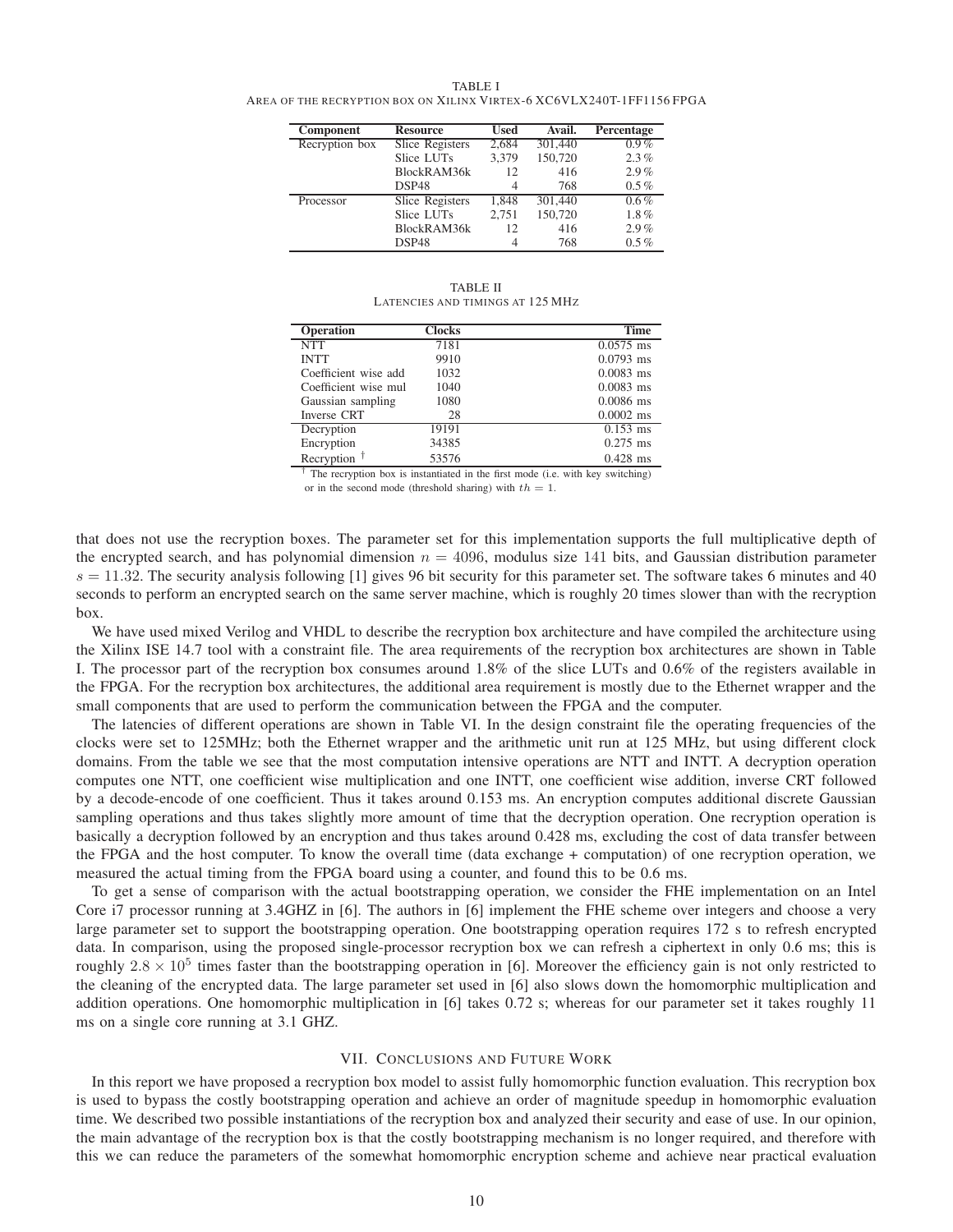time. We demonstrated the soundness of our proposal by implementing a recryption box assisted encrypted search that achieves nearly twenty times speedup with respect to an implementation that does not use a recryption box.

We see several possibilities to improve the proposed work. In this work we designed the architecture for the recryption algorithm. In real life situations, the recryption box should have strong countermeasures against side channel and fault attacks. This is because the recryption box stores a share of the private key and performs partial decryptions using this share. Beside this, we could accelerate the encrypted search algorithm by designing dedicated hardware accelerators for the search engine. This will be specially helpful since the time for a homomorphic operation can be reduced by an order of magnitude using hardware accelerators.

#### VIII. ACKNOWLEDGEMENTS

This work was supported in part by the Research Council KU Leuven: C16/15/058. In addition, this work is supported in part by the Flemish Government, FWO G.0550.12N, G.00130.13N and FWO G.0876.14N, by the Hercules Foundation AKUL/11/19, and by the European Commission through the ICT programme under contract FP7-ICT-2013-10-SEP-210076296 PRACTICE, the Horizon 2020 research and innovation programme under contract No H2020-ICT-2014-644371 WITDOM and H2020-ICT-2014-644209 HEAT, and by the ERC Advanced Grant.

#### **REFERENCES**

- [1] M. R. Albrecht. Complexity estimates for solving lwe. https://bitbucket.org/malb/lwe-estimator/raw/HEAD/estimator.py.
- [2] D. Bernstein. Fast Multiplication and its Applications. *Algorithmic Number Theory*, 44:325–384, 2008.
- [3] J. W. Bos, K. Lauter, J. Loftus, and M. Naehrig. Improved security for a ring-based fully homomorphic encryption scheme. In M. Stam, editor, *Proceedings of the 14th IMA International Conference on Cryptography and Coding (IMACC 2013)*, volume 8308 of *Lecture Notes in Computer Science*, pages 45–64. Springer, 2013.
- [4] Z. Brakerski. Fully homomorphic encryption without modulus switching from classical GapSVP. In R. Safavi-Naini and R. Canetti, editors, *Advances in Cryptology — CRYPTO 2012*, volume 7417 of *Lecture Notes in Computer Science*, pages 868–886. Springer, 2012.
- [5] T. Cormen, C. Leiserson, and R. Rivest. *Introduction To Algorithms*. http://staff.ustc.edu.cn/∼csli/graduate/algorithms/book6/toc.htm.
- [6] J.-S. Coron, T. Lepoint, and M. Tibouchi. Batch fully homomorphic encryption over the integers. Cryptology ePrint Archive, Report 2013/036, 2013. http://eprint.iacr.org/.
- [7] J.-S. Coron, T. Lepoint, and M. Tibouchi. Scale-invariant fully homomorphic encryption over the integers. In H. Krawczyk, editor, *Public-Key Cryptography — PKC 2014*, volume 8383 of *Lecture Notes in Computer Science*, pages 311–328. Springer, 2014.
- [8] R. de Clercq, S. S. Roy, F. Vercauteren, and I. Verbauwhede. Efficient software implementation of ring-lwe encryption. In *Proceedings of the 2015 Design, Automation & Test in Europe Conference & Exhibition*, DATE '15, pages 339–344, 2015.
- [9] Y. Doröz, E. Öztürk, E. Savas, and B. Sunar. Accelerating LTV based homomorphic encryption in reconfigurable hardware. In *Cryptographic Hardware and Embedded Systems - CHES 2015 - 17th International Workshop, Saint-Malo, France, September 13-16, 2015, Proceedings*, pages 185–204, 2015.
- [10] Y. Doröz, E. Oztürk, and B. Sunar. Accelerating fully homomorphic encryption in hardware. *IEEE Transactions on Computers*, 64(6):1509-1521, June 2015.
- [11] J. Fan and F. Vercauteren. Somewhat practical fully homomorphic encryption. Cryptology ePrint Archive, Report 2012/144, 2012. http://eprint.iacr.org/.
- [12] C. Gentry. Fully homomorphic encryption using ideal lattices. In *Proceedings of the 41st ACM Symposium on Theory of Computing (STOC 2009)*, pages 169–178, 2009.
- [13] C. Gentry, S. Halevi, and N. P. Smart. Homomorphic evaluation of the AES circuit. In R. Safavi-Naini and R. Canetti, editors, *Advances in Cryptology — CRYPTO 2012*, volume 7417 of *Lecture Notes in Computer Science*, pages 850–867. Springer, 2012.
- [14] C. Gentry, A. Sahai, and B. Waters. Homomorphic encryption from learning with errors: Conceptually-simpler, asymptotically-faster, attribute-based. In R. Canetti and J. A. Garay, editors, *Advances in Cryptology — CRYPTO 2013*, volume 8042 of *Lecture Notes in Computer Science*, pages 75–92. Springer, 2013.
- [15] D. E. Knuth and A. C. Yao. The Complexity of Non-Uniform Random Number Generation. *Algorithms and Complexity*, pages 357–428, 1976.
- [16] T. Lepoint and M. Naehrig. A Comparison of the Homomorphic Encryption Schemes FV and YASHE. *IACR Cryptology ePrint Archive*, 2014:62, 2014. [17] V. Lyubashevsky, C. Peikert, and O. Regev. On Ideal Lattices and Learning with Errors over Rings. In *Advances in Cryptology EUROCRYPT 2010*, volume 6110 of *Lecture Notes in Computer Science*, pages 1–23. Springer Berlin Heidelberg, 2010.
- [18] M. Naehrig, K. Lauter, and V. Vaikuntanathan. Can homomorphic encryption be practical? In *Proceedings of the 3rd ACM Workshop on Cloud Computing Security Workshop (CCSW 2011)*, pages 113–124. ACM, 2011.
- [19] T. Pöppelmann and T. Güneysu. Towards Practical Lattice-Based Public-Key Encryption on Reconfigurable Hardware. In *Selected Areas in Cryptography – SAC 2013*, Lecture Notes in Computer Science, pages 68–85. Springer Berlin Heidelberg, 2014.
- [20] T. Pöppelmann, M. Naehrig, A. Putnam, and A. Macias. Accelerating homomorphic evaluation on reconfigurable hardware. Cryptology ePrint Archive, Report 2015/631, 2015. http://eprint.iacr.org/.
- [21] O. Regev. On Lattices, Learning with Errors, Random Linear Codes, and Cryptography. In *Proceedings of the thirty-seventh annual ACM symposium on Theory of computing*, STOC '05, pages 84–93, New York, NY, USA, 2005. ACM.
- [22] S. S. Roy, K. Jarvinen, F. Vercauteren, V. Dimitrov, and I. Verbauwhede. Modular hardware architecture for somewhat homomorphic function evaluation. Cryptology ePrint Archive, Report 2015/337, 2015. http://eprint.iacr.org/.
- [23] S. S. Roy, O. Reparaz, F. Vercauteren, and I. Verbauwhede. Compact and side channel secure discrete gaussian sampling. Cryptology ePrint Archive, Report 2014/591, 2014. http://eprint.iacr.org/.
- [24] S. Sinha Roy, F. Vercauteren, N. Mentens, D. D. Chen, and I. Verbauwhede. Compact ring-lwe cryptoprocessor. In L. Batina and M. Robshaw, editors, *Cryptographic Hardware and Embedded Systems CHES 2014*, volume 8731 of *Lecture Notes in Computer Science*, pages 371–391. Springer Berlin Heidelberg, 2014.
- [25] S. Sinha Roy, F. Vercauteren, and I. Verbauwhede. High Precision Discrete Gaussian Sampling on FPGAs. In *Selected Areas in Cryptography SAC 2013*, Lecture Notes in Computer Science, pages 383–401. Springer Berlin Heidelberg, 2014.
- [26] M. van Dijk, C. Gentry, S. Halevi, and V. Vaikuntanathan. Fully homomorphic encryption over the integers. In H. Gilbert, editor, *Advances in Cryptology — EUROCRYPT 2010*, volume 6110 of *Lecture Notes in Computer Science*, pages 24–43. Springer, 2010.
- [27] L. F. Williams, Jr. A modification to the half-interval search (binary search) method. In *Proceedings of the 14th Annual Southeast Regional Conference*, ACM-SE 14, pages 95–101, New York, NY, USA, 1976. ACM.
- [28] Xilinx. *LogiCORE IP Virtex-6 FPGA Embedded Tri-Mode Ethernet MAC wrapper (ug800)*, 3 2011. http://www.xilinx.com/support/documentation/ip\ documentation/ug800\\_v6\\_emac.pdf.